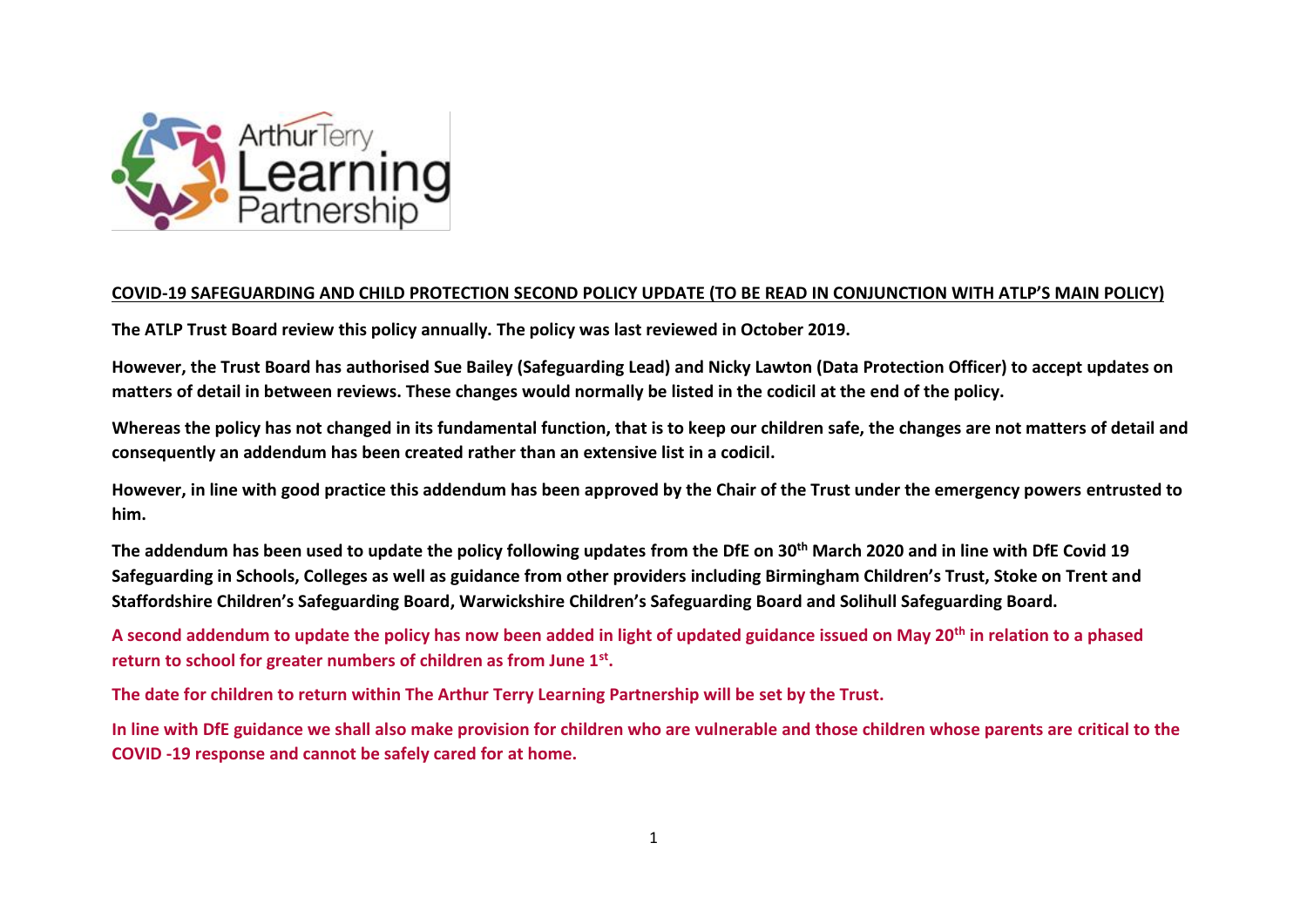**1. Version Control**

**2. Safeguarding priorities**

**3. Context**

- **4. Preparing for return**
- **5. Vulnerable children**

**6. DSL's**

- **7. Safeguarding training and induction**
- **8. Safer Recruitment**

#### 1. **Version control and dissemination**

This is version 2.0 of this addendum. It will be reviewed by our Safeguarding Lead on a weekly basis or as circumstances continue to evolve or following any updated advice from the DfE. It will be made available on each school's website and will be shared with all staff.

We will ensure that on any given day all staff and volunteers in attendance will be aware of who the DSL and deputy DSLs are and how staff and volunteers can to speak to them.

## **2. Safeguarding priority**

#### **Our Safeguarding priorities will remain the same**

The following fundamental safeguarding principles remain the same:

- the best interests of children continue to come first.
- if anyone in our school has a safeguarding concern, they will act immediately.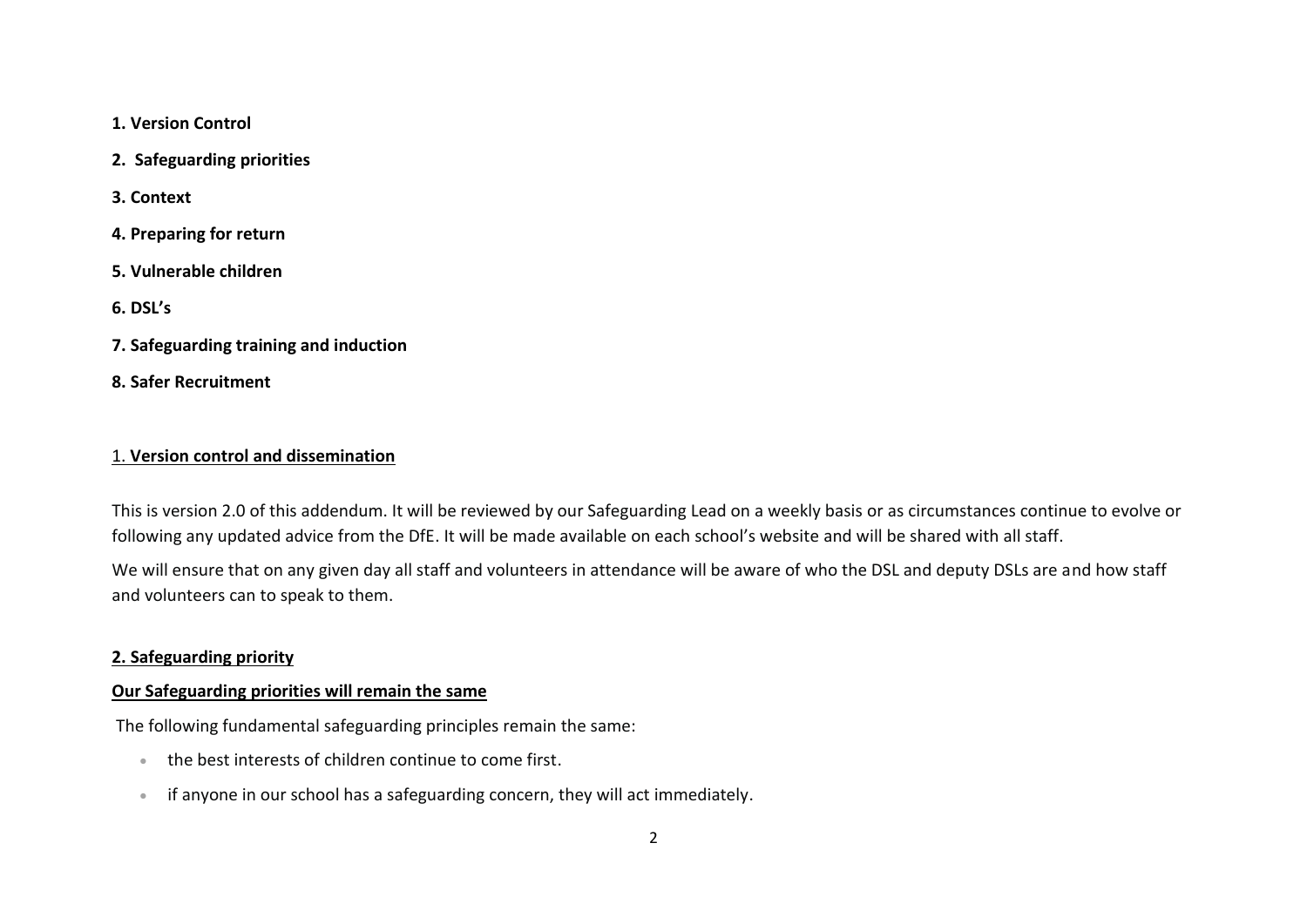- a designated safeguarding lead (DSL) or deputy DSL will always be available.
- no unsuitable people will be allowed to gain access to children.
- Children should continue to be protected when they are online.
- Our work in safeguarding children continues to be underpinned by Keeping Children Safe in Education and The Prevent Duty as well as the guidance from Birmingham Children's Trust, Warwickshire Children's Safeguarding Board and Stoke on Trent and Staffordshire Children's Safeguarding Board (latest edition in each case).

# **3. Context**

**This is the second addendum to The Arthur Terry Learning Partnership (ATLP) Safeguarding, and Child Protection policy** in response to the guidance issued on May 20<sup>th</sup> and designed to enable schools to welcome more children back from June 1st.

# **4. Preparing for return**

ATLP will determine when and how its schools will reopen their doors to the children.

This will follow a period of risk assessments and health and safety reviews. ATLP will ensure that this process takes into account and links with other policies in school including the safeguarding procedures outlined in the Safeguarding and Child Protection Policy. Neither shall standalone but all policies and procedures will take account of each other. As such they will be shared with the appropriate staff to ensure this joined up approach happens.

# **5 Vulnerable children**

**ATLP will continue to define vulnerable children as laid out in the first addendum to this policy. However, we recognise that following this period of challenge there may be children whose circumstances have changed and so we will constantly review our vulnerable children's list in order to reflect these changes. ATLP will encourage all its vulnerable children to be in school and work with other agencies to support those families for whom this is not possible.**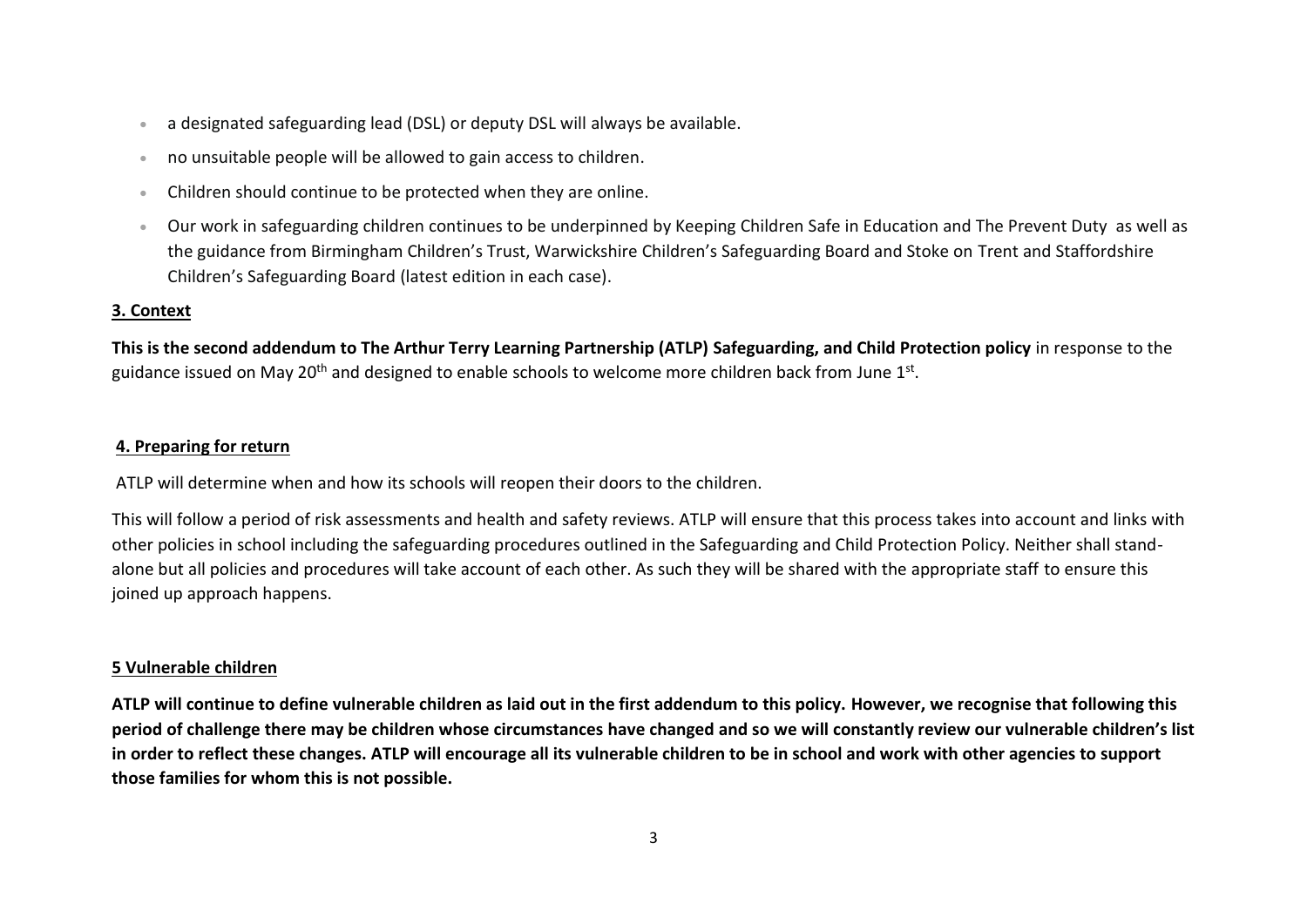## **6. DSL's**

**DSL's will ensure that the safeguarding information we have recorded on our systems is up to date and accurate. We recognise that circumstances might have changed for some children and it is important that school is aware of any significant changes.** 

**ATLP will encourage parents/ carers to share such information with us and use every opportunity to check parental contact details are correct.**

Wherever possible at least one DSL will be on site. DSL's may be accessed via a telephone or video link or from another ATLP school if necessary. If a DSL is not on site a Senior Leader should take on this role. All staff must be aware of how to contact a DSL during these challenging times. This is especially important where there has been a change in DSL's.

ATLP will ensure that DSL's have the capacity to continue to support both staff and students within school.

DSL'S will continue to work with other agencies to support vulnerable children and encourage attendance where appropriate.

ATLP will encourage its DSLs to keep themselves up to date and to pay special attention to the key challenges during lock down. This has included a rise in abuse in the home, domestic violence and county lines.

DSL's will also consider how best to support those children not in school and deemed to be vulnerable.

DSL's are asked to take into account that wherever possible staff should speak directly to children to help identify any concerns.

### **7. Safeguarding training and Induction**

ATLP is aware that as more children return to school there may be a significant increase in disclosures. Many of these may be new disclosures, as such all staff will be reminded of the signs and indicators of abuse and how to raise a concern.

It is essential that all new staff undergo their safeguarding training and are made aware how to contact a DSL and raise a concern.

All staff should be reminded as to what they should do if they have a concern about another member of staff or volunteer (part 4 of KCSiE).